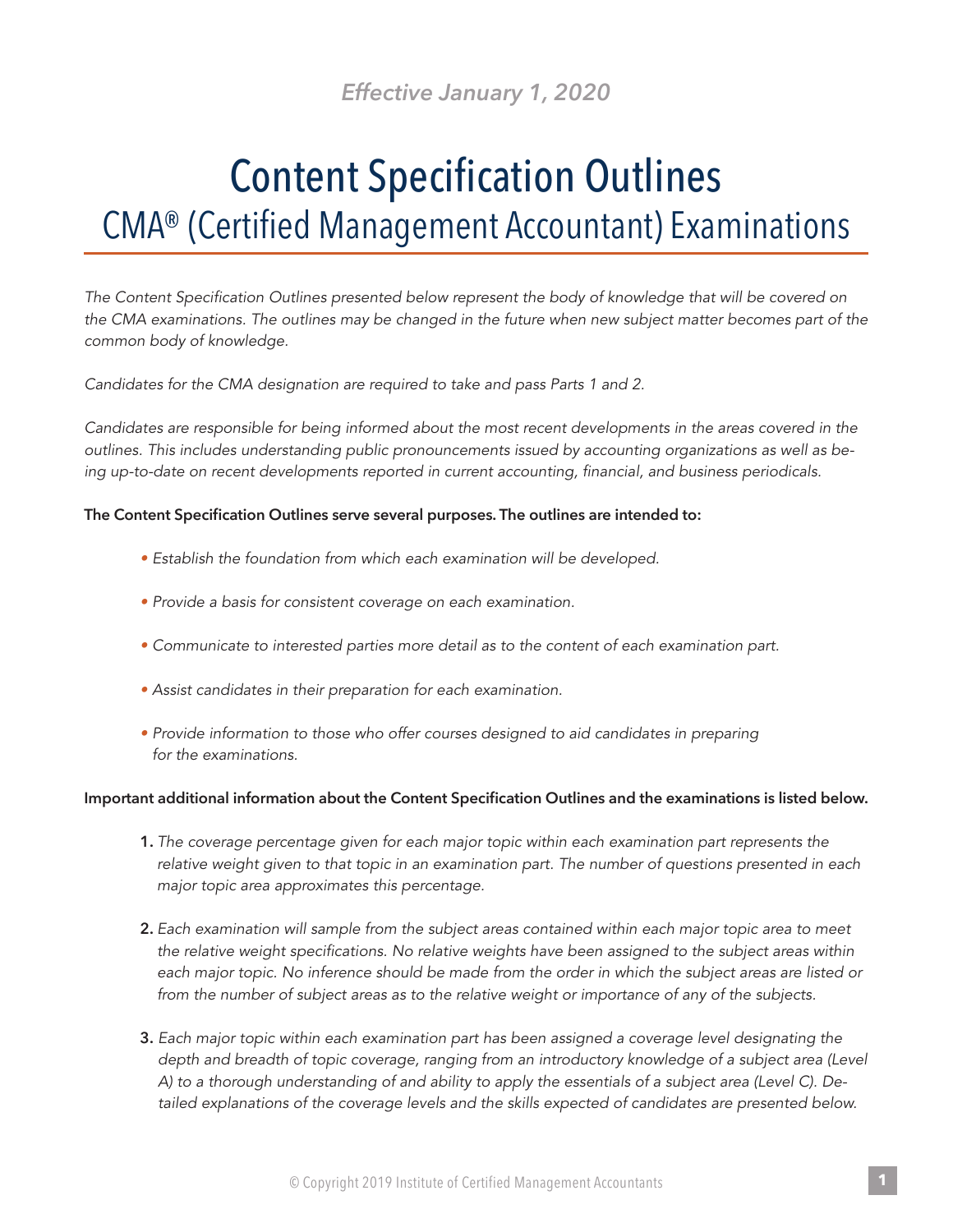- **4.** *The topics for Parts 1 and 2 have been selected to minimize the overlapping of subject areas among the examination parts. The topics within an examination part and the subject areas within the topics may be combined in individual questions.*
- **5.** *With regard to U.S. federal income taxation issues, candidates will be expected to understand the impact of income taxes when reporting and analyzing financial results. In addition, the tax code provisions that impact decisions (e.g., depreciation, interest, etc.) will be tested.*
- **6***. Candidates for the CMA designation are assumed to have knowledge of the following: preparation of financial statements, business economics, time value of money concepts, statistics, and probability.*
- **7.** *Parts 1 and 2 are four-hour exams and each contains 100 multiple-choice questions and two essay questions. Candidates will have three hours to complete the multiple-choice questions and one hour to complete the essay section. A small number of the multiple-choice questions on each exam are being validated for future use and will not count in the final score.*
- **8.** *For the essay questions, both written and quantitative responses will be required. Candidates will be expected to present written answers that are responsive to the question asked, presented in a logical manner, and demonstrate an appropriate understanding of the subject matter.*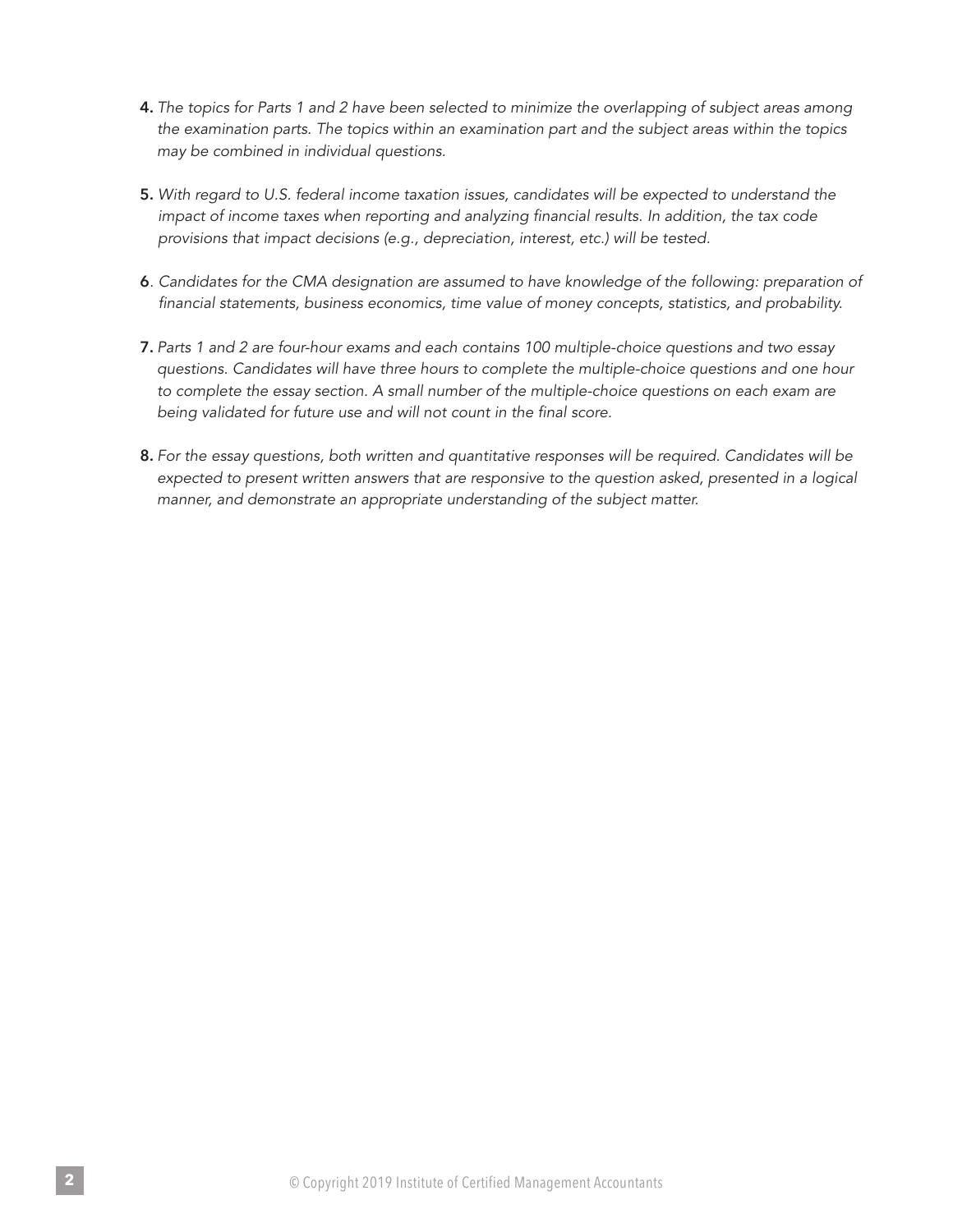**In order to more clearly define the topical knowledge required by a candidate, varying levels of coverage for the treatment of major topics of the Content Specification Outlines have been identified and defined. The cognitive skills that a successful candidate should possess and that should be tested on the examinations can be defined as follows:**

| Knowledge:          | Ability to remember previously learned material such as specific facts, criteria,<br>techniques, principles, and procedures (i.e., identify, define, list).                                                                                                                                                         |
|---------------------|---------------------------------------------------------------------------------------------------------------------------------------------------------------------------------------------------------------------------------------------------------------------------------------------------------------------|
| Comprehension:      | Ability to grasp and interpret the meaning of material (i.e., classify, explain, distinguish<br>between).                                                                                                                                                                                                           |
| <b>Application:</b> | Ability to use learned material in new and concrete situations (i.e., demonstrate, predict,<br>solve, modify, relate).                                                                                                                                                                                              |
| Analysis:           | Ability to break down material into its component parts so that its organizational<br>structure can be understood; ability to recognize causal relationships, discriminate<br>between behaviors, and identify elements that are relevant to the validation of a<br>judgment (i.e., differentiate, estimate, order). |
| Synthesis:          | Ability to put parts together to form a new whole or proposed set of operations; ability<br>to relate ideas and formulate hypotheses (i.e., combine, formulate, revise).                                                                                                                                            |
| Evaluation:         | Ability to judge the value of material for a given purpose on the basis of consistency,                                                                                                                                                                                                                             |

*logical accuracy, and comparison to standards; ability to appraise judgments involved in the selection of a course of action (i.e., criticize, justify, conclude).*

#### **The three levels of coverage can be defined as follows:**

- *Level A: Requiring the skill levels of knowledge and comprehension.*
- *Level B: Requiring the skill levels of knowledge, comprehension, application, and analysis.*
- *Level C: Requiring all six skill levels of knowledge, comprehension, application, analysis, synthesis, and evaluation.*

*The levels of coverage as they apply to each of the major topics of the Content Specification Outlines are shown on the following pages with each topic listing. The levels represent the manner in which topic areas are to be treated and represent ceilings, i.e., a topic area designated as Level C may contain requirements at the "A," "B," or "C" level, but a topic designated as Level B will not contain requirements at the "C" level.*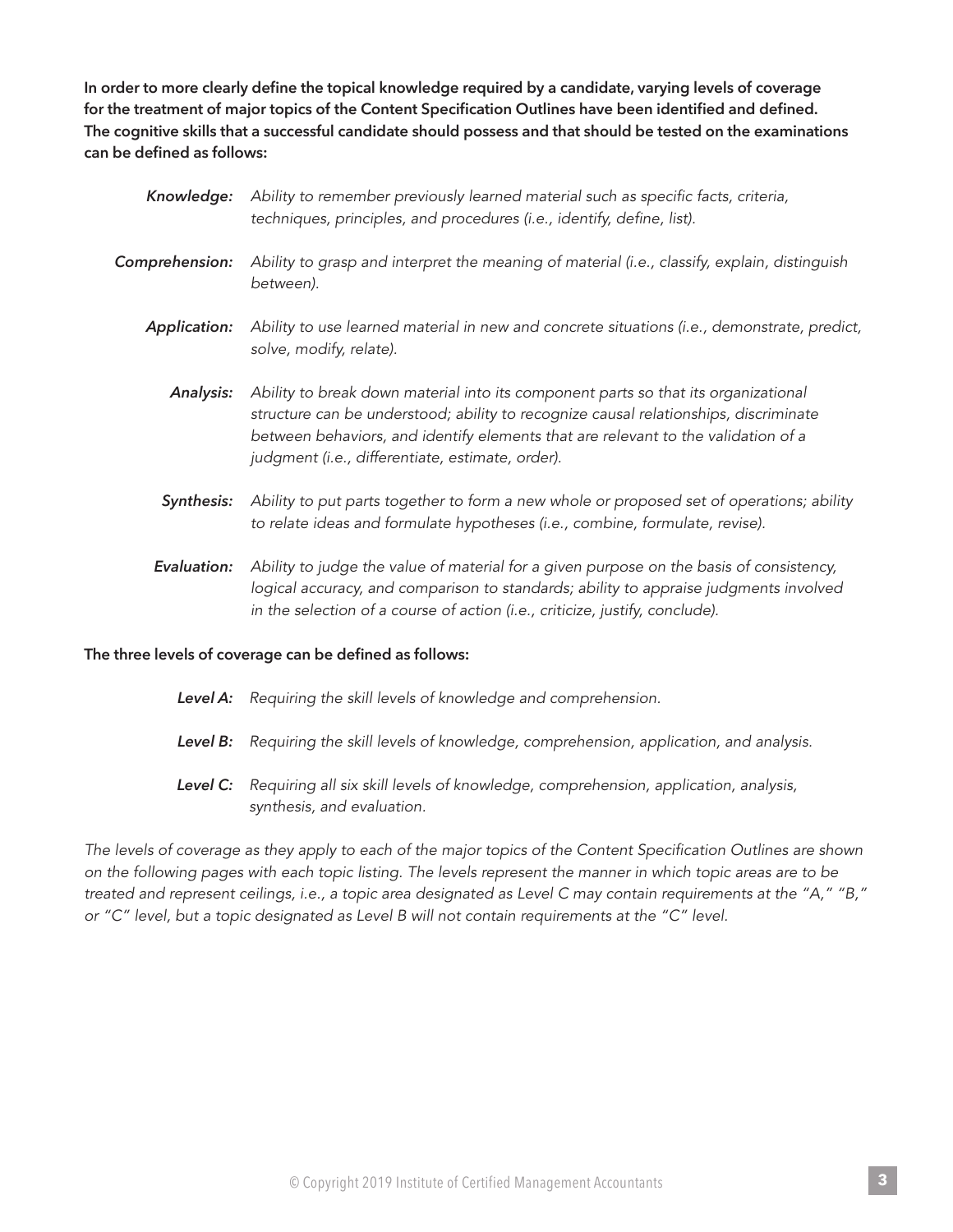# CMA Content Specification Overview

## Part 1 - Financial Planning, Performance, and Analytics

*(4 hours – 100 questions and 2 essay questions)*

| <b>External Financial Reporting Decisions</b> | 15% | Level C |
|-----------------------------------------------|-----|---------|
| Planning, Budgeting, and Forecasting          | 20% | Level C |
| Performance Management                        | 20% | Level C |
| Cost Management                               | 15% | Level C |
| <b>Internal Controls</b>                      | 15% | Level C |
| Technology and Analytics                      | 15% | Level C |

## Part 2 - Strategic Financial Management

#### *(4 hours – 100 questions and 2 essay questions)*

| <b>Financial Statement Analysis</b> | 20% | Level C |
|-------------------------------------|-----|---------|
| Corporate Finance                   | 20% | Level C |
| <b>Decision Analysis</b>            | 25% | Level C |
| <b>Risk Management</b>              | 10% | Level C |
| Investment Decisions                | 10% | Level C |
| <b>Professional Ethics</b>          | 15% | Level C |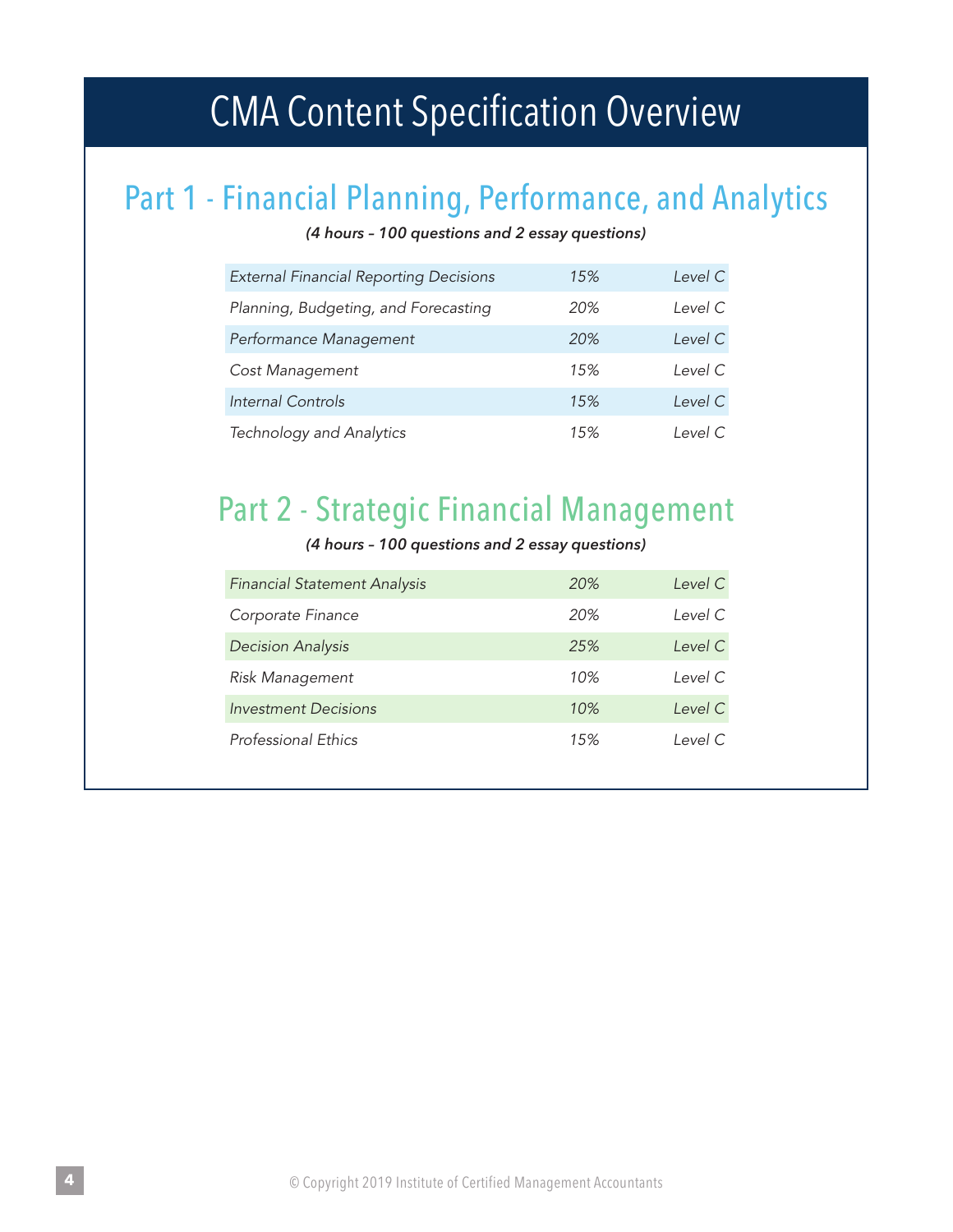# Content Specification Outlines CMA® (Certified Management Accountant) Examinations

## Part 1 - Financial Planning, Performance, and Analytics

## **A. External Financial Reporting Decisions (15% - Levels A, B, and C)**

#### **1.** *Financial statements*

- *a. Balance sheet*
- *b. Income statement*
- *c. Statement of changes in equity*
- *d. Statement of cash flows*
- *e. Integrated reporting*

#### **2.** *Recognition, measurement, valuation, and disclosure*

- *a. Asset valuation*
- *b. Valuation of liabilities*
- *c. Equity transactions*
- *d. Revenue recognition*
- *e. Income measurement*
- *f. Major differences between U.S. GAAP and IFRS*

## **B. Planning, Budgeting, and Forecasting (20% - Levels A, B, and C)**

#### **1.** *Strategic planning*

- *a. Analysis of external and internal factors affecting strategy*
- *b. Long-term mission and goals*
- *c. Alignment of tactics with long-term strategic goals*
- *d. Strategic planning models and analytical techniques*
- *e. Characteristics of a successful strategic planning process*

#### **2.** *Budgeting concepts*

- *a. Operations and performance goals*
- *b. Characteristics of a successful budget process*
- *c. Resource allocation*
- *d. Other budgeting concepts*

#### **3.** *Forecasting techniques*

- *a. Regression analysis*
- *b. Learning curve analysis*
- *c. Expected value*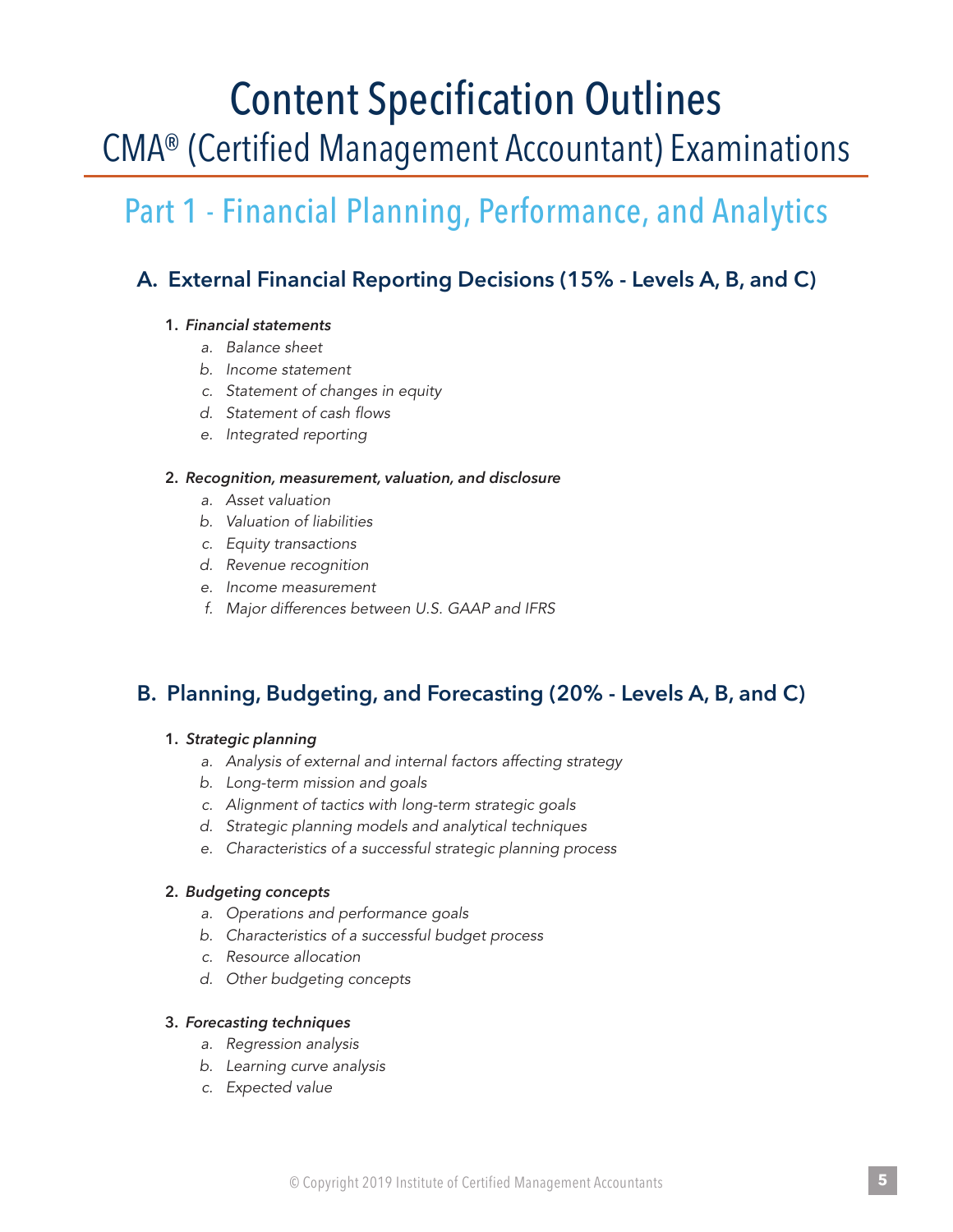#### **4.** *Budgeting methodologies*

- *a. Annual business plans (master budgets)*
- *b. Project budgeting*
- *c. Activity-based budgeting*
- *d. Zero-based budgeting*
- *e. Continuous (rolling) budgets*
- *f. Flexible budgeting*

#### **5.** *Annual profit plan and supporting schedules*

- *a. Operational budgets*
- *b. Financial budgets*
- *c. Capital budgets*

#### **6.** *Top-level planning and analysis*

- *a. Pro forma income*
- *b. Financial statement projections*
- *c. Cash flow projections*

### **C. Performance Management (20% - Levels A, B, and C)**

#### **1.** *Cost and variance measures*

- *a. Comparison of actual to planned results*
- *b. Use of flexible budgets to analyze performance*
- *c. Management by exception*
- *d. Use of standard cost systems*
- *e. Analysis of variation from standard cost expectations*

#### **2.** *Responsibility centers and reporting segments*

- *a. Types of responsibility centers*
- *b. Transfer pricing*
- *c. Reporting of organizational segments*

#### **3.** *Performance measures*

- *a. Product profitability analysis*
- *b. Business unit profitability analysis*
- *c. Customer profitability analysis*
- *d. Return on investment*
- *e. Residual income*
- *f. Investment base issues*
- *g. Key performance indicators (KPIs)*
- *h. Balanced scorecard*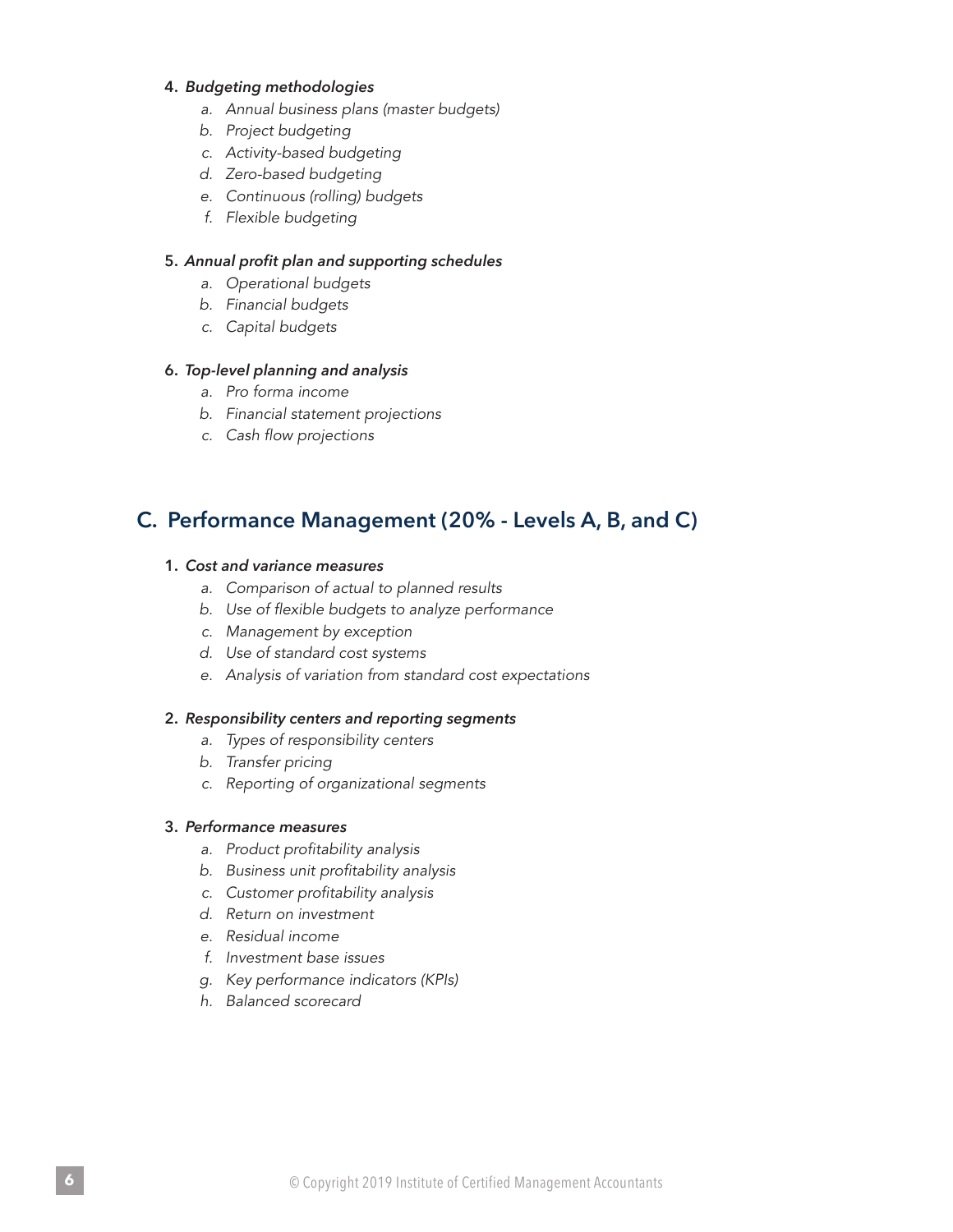## **D. Cost Management (15% - Levels A, B, and C)**

#### **1.** *Measurement concepts*

- *a. Cost behavior and cost objects*
- *b. Actual and normal costs*
- *c. Standard costs*
- *d. Absorption (full) costing*
- *e. Variable (direct) costing*
- *f. Joint and by-product costing*

#### **2.** *Costing systems*

- *a. Job order costing*
- *b. Process costing*
- *c. Activity-based costing*
- *d. Life-cycle costing*

#### **3.** *Overhead costs*

- *a. Fixed and variable overhead expenses*
- *b. Plant-wide vs. departmental overhead*
- *c. Determination of allocation base*
- *d. Allocation of service department costs*

#### **4.** *Supply chain management*

- *a. Lean resource management techniques*
- *b. Enterprise resource planning (ERP)*
- *c. Theory of Constraints*
- *d. Capacity management and analysis*

#### **5.** *Business process improvement*

- *a. Value chain analysis*
- *b. Value-added concepts*
- *c. Process analysis, redesign, and standardization*
- *d. Activity-based management*
- *e. Continuous improvement concepts*
- *f. Best practice analysis*
- *g. Cost of quality analysis*
- *h. Efficient accounting processes*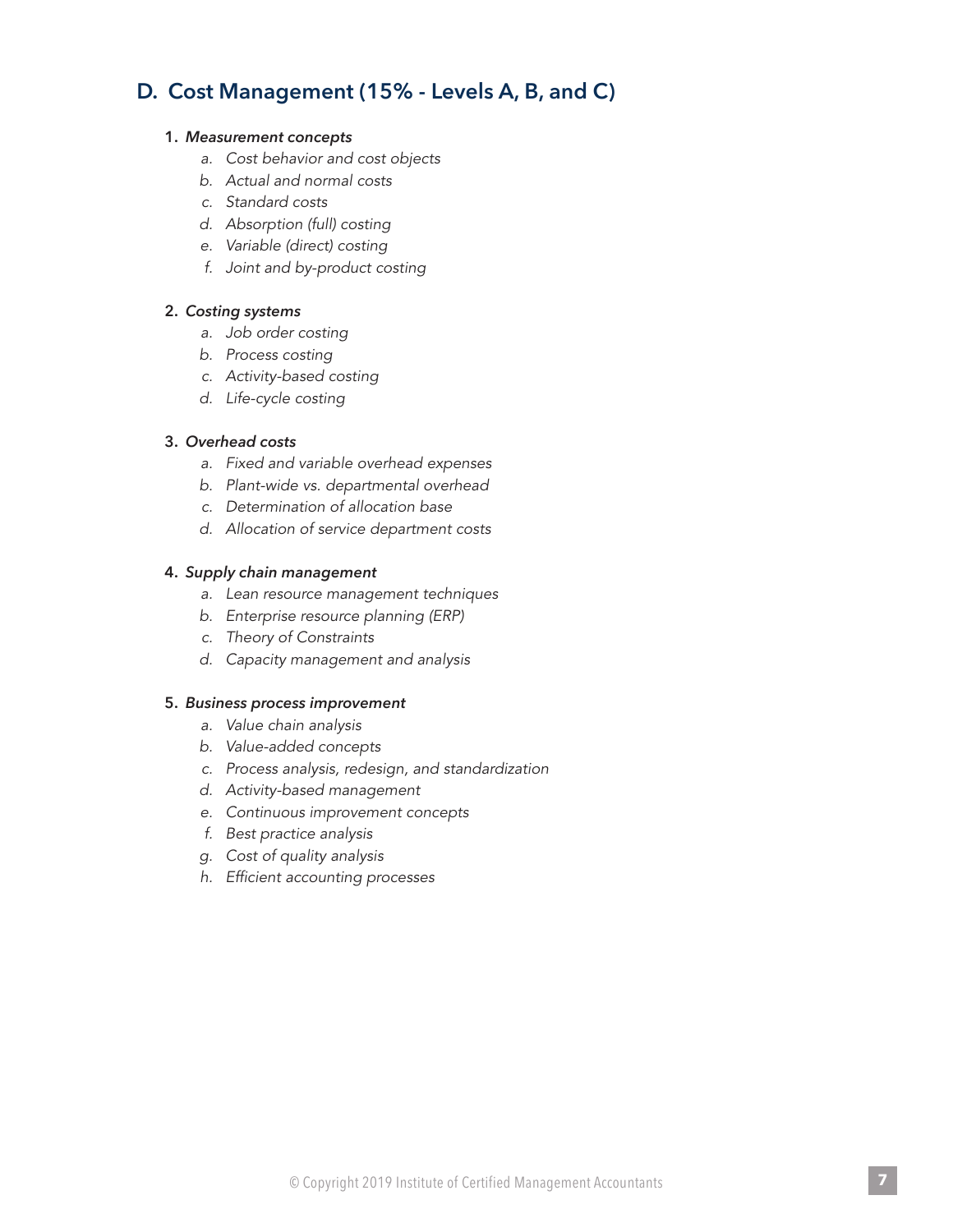## **E. Internal Controls (15% - Levels A, B, and C)**

#### **1.** *Governance, risk, and compliance*

- *a. Internal control structure and management philosophy*
- *b. Internal control policies for safeguarding and assurance*
- *c. Internal control risk*
- *d. Corporate governance*
- *e. External audit requirements*

#### **2.** *System controls and security measures*

- *a. General accounting system controls*
- *b. Application and transaction controls*
- *c. Network controls*
- *d. Backup controls*
- *e. Business continuity planning*

## **F. Technology and Analytics (15% - Levels A, B, and C)**

#### **1.** *Information systems*

- *a. Accounting information systems*
- *b. Enterprise resource planning systems*
- *c. Enterprise performance management systems*

#### **2.** *Data governance*

- *a. Data policies and procedures*
- *b. Life cycle of data*
- *c. Controls against security breaches*

#### **3.** *Technology-enabled finance transformation*

- *a. System development life cycle*
- *b. Process automation*
- *c. Innovative applications*

#### **4.** *Data analytics*

- *a. Business intelligence*
- *b. Data mining*
- *c. Analytic tools*
- *d. Data visualization*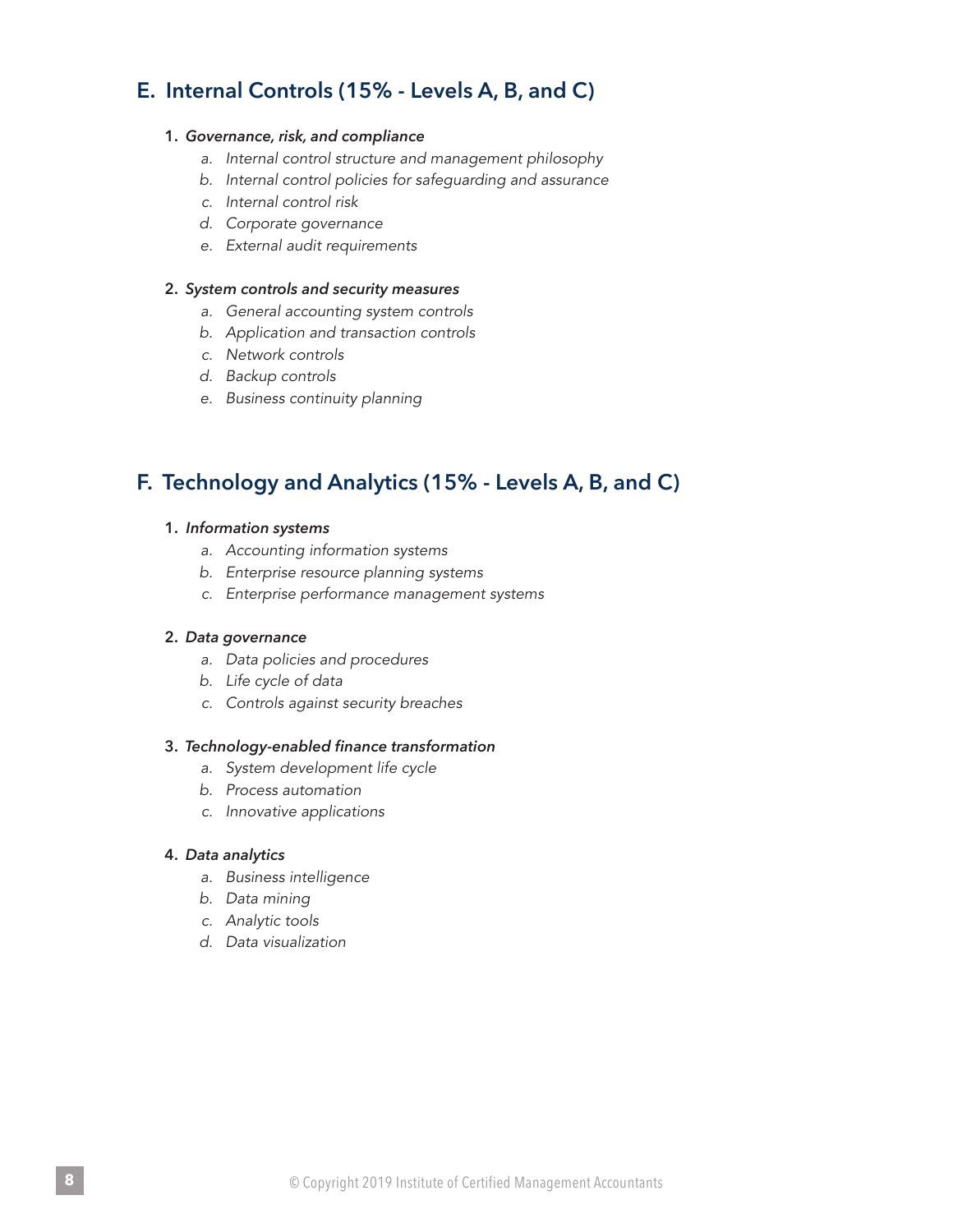## Part 2 - Strategic Financial Management

## **A. Financial Statement Analysis (20% - Levels A, B, and C)**

#### **1.** *Basic financial statement analysis*

- *a. Common size financial statements*
- *b. Common base year financial statements*

#### **2.** *Financial ratios*

- *a. Liquidity*
- *b. Leverage*
- *c. Activity*
- *d. Profitability*
- *e. Market*

#### **3.** *Profitability analysis*

- *a. Income measurement analysis*
- *b. Revenue analysis*
- *c. Cost of sales analysis*
- *d. Expense analysis*
- *e. Variation analysis*

#### **4.** *Special issues*

- *a. Impact of foreign operations*
- *b. Effects of changing prices and inflation*
- *c. Impact of changes in accounting treatment*
- *d. Accounting and economic concepts of value and income*
- *e. Earnings quality*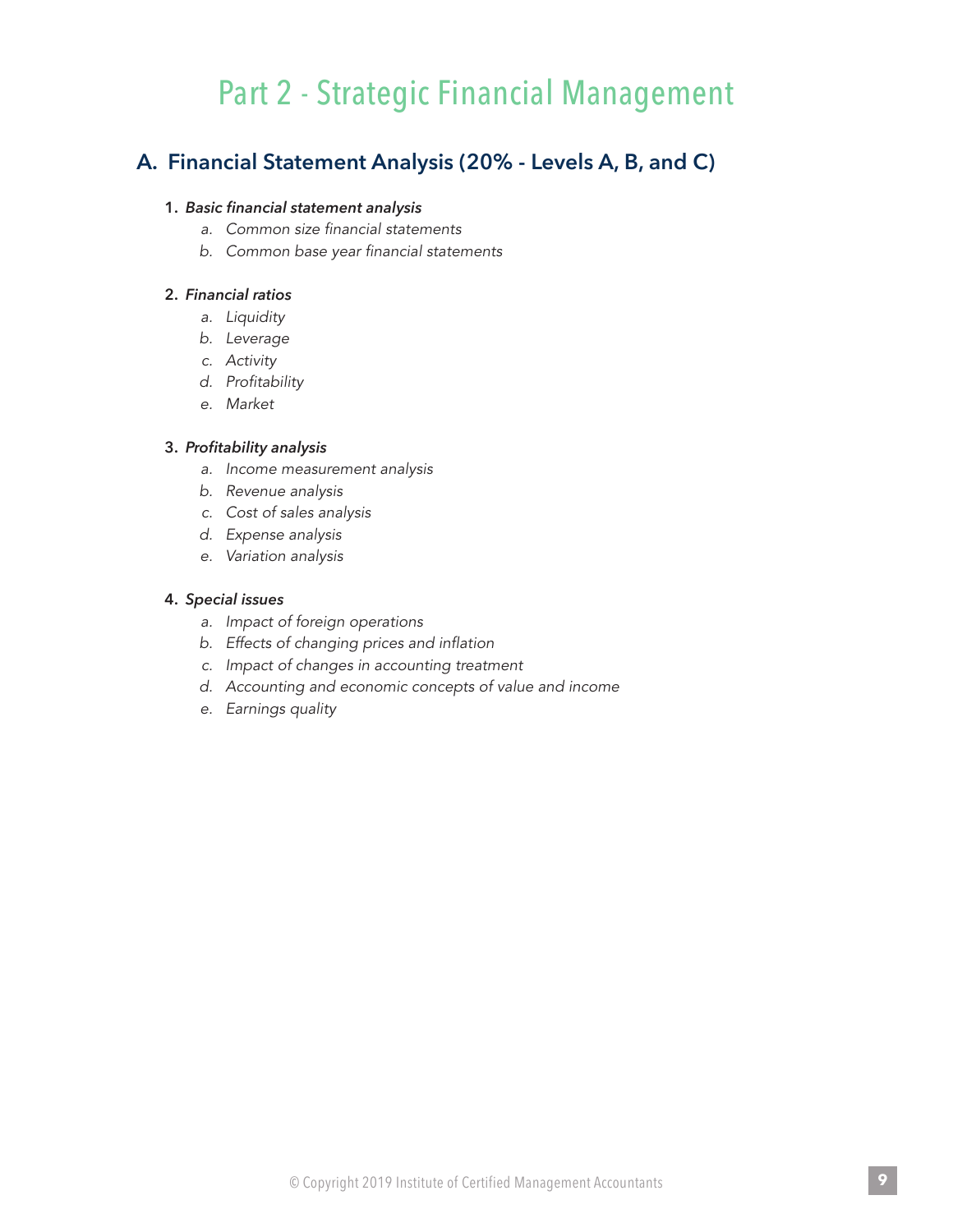## **B. Corporate Finance (20% - Levels A, B, and C)**

#### **1.** *Risk and return*

- *a. Calculating return*
- *b. Types of risk*
- *c. Relationship between risk and return*

#### **2.** *Long-term financial management*

- *a. Term structure of interest rates*
- *b. Types of financial instruments*
- *c. Cost of capital*
- *d. Valuation of financial instruments*

#### **3.** *Raising capital*

- *a. Financial markets and regulation*
- *b. Market efficiency*
- *c. Financial institutions*
- *d. Initial and secondary public offerings*
- *e. Dividend policy and share repurchases*
- *f. Lease financing*

#### **4.** *Working capital management*

- *a. Working capital terminology*
- *b. Cash management*
- *c. Marketable securities management*
- *d. Accounts receivable management*
- *e. Inventory management*
- *f. Types of short-term credit*
- *g. Short-term credit management*

#### **5.** *Corporate restructuring*

- *a. Mergers and acquisitions*
- *b. Other forms of restructuring*

#### **6.** *International finance*

- *a. Fixed, flexible, and floating exchange rates*
- *b. Managing transaction exposure*
- *c. Financing international trade*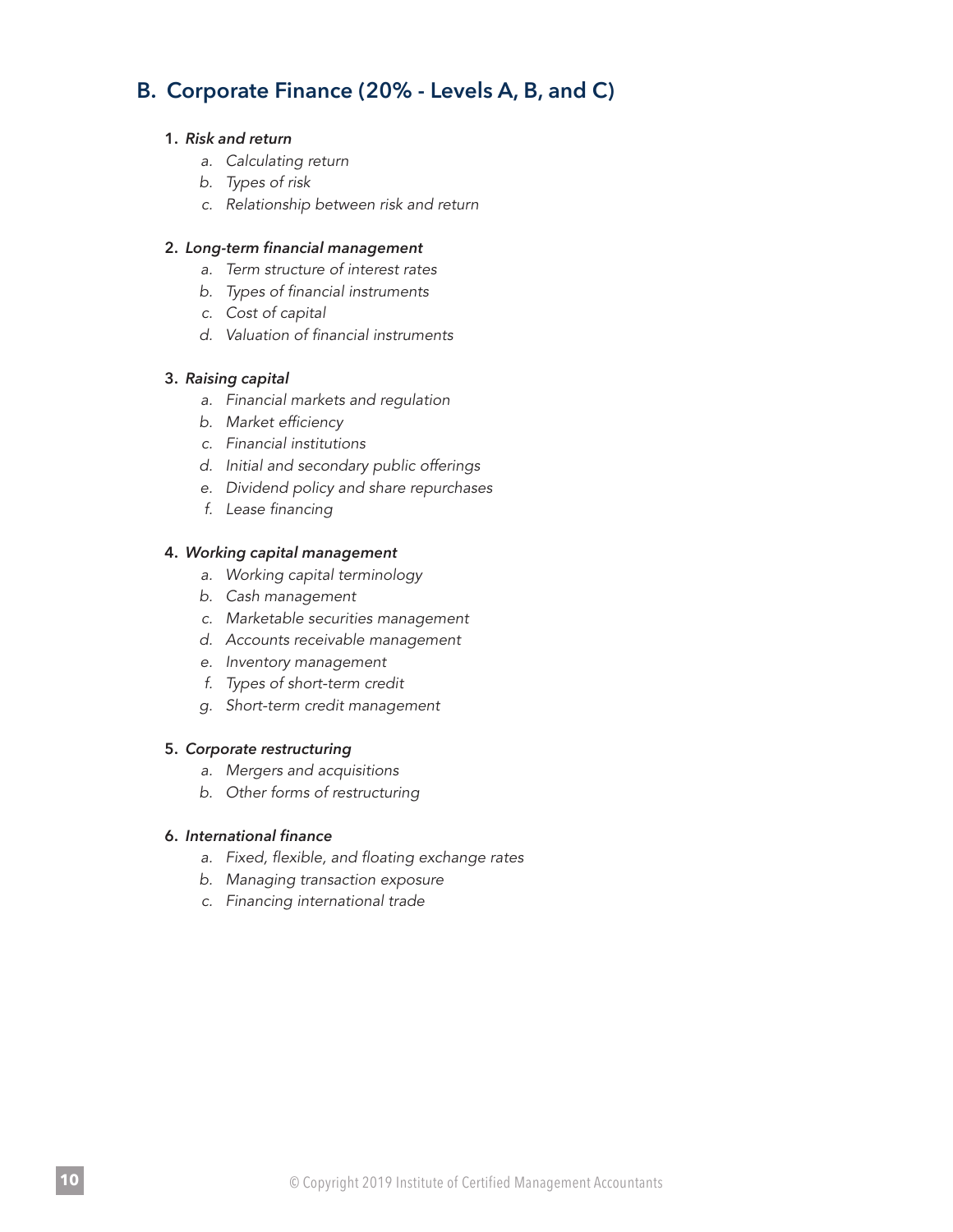## **C. Decision Analysis (25% - Levels A, B, and C)**

#### **1.** *Cost/volume/profit analysis*

- *a. Breakeven analysis*
- *b. Profit performance and alternative operating levels*
- *c. Analysis of multiple products*

#### **2.** *Marginal analysis*

- *a. Sunk costs, opportunity costs, and other related concepts*
- *b. Marginal costs and marginal revenue*
- *c. Special orders and pricing*
- *d. Make vs. buy*
- *e. Sell or process further*
- *f. Add or drop a segment*
- *g. Capacity considerations*

#### **3.** *Pricing*

- *a. Pricing methodologies*
- *b. Target costing*
- *c. Elasticity of demand*
- *d. Product life-cycle considerations*
- *e. Market structure considerations*

## **D. Risk Management (10% - Levels A, B, and C)**

#### **1.** *Enterprise risk*

- *a. Types of risk*
- *b. Risk identification and assessment*
- *c. Risk mitigation strategies*
- *d. Managing risk*